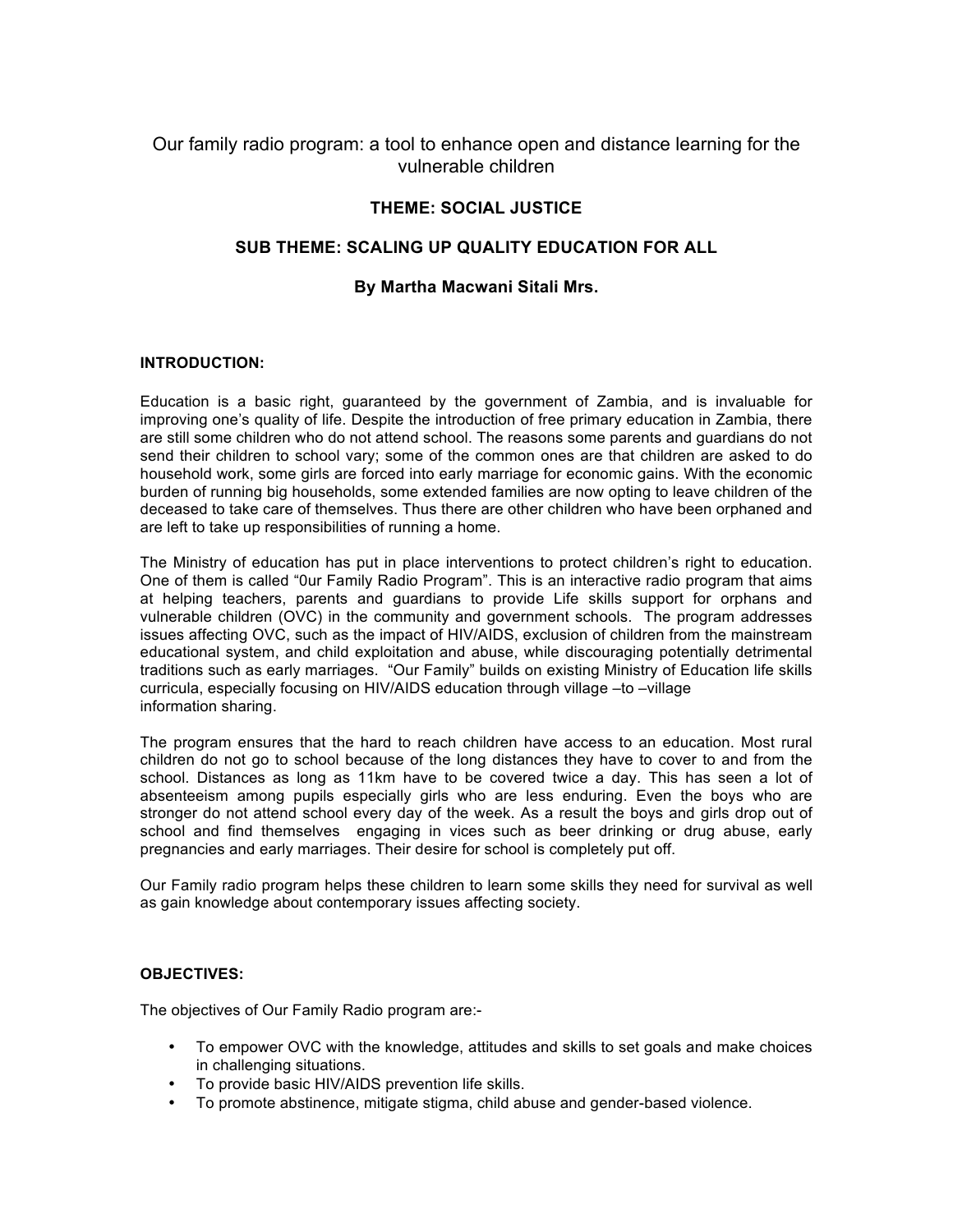- To promote good nutrition and hygiene
- To provide information on reproductive health.

#### **THE PROGRAM**

Through radio listening, groups and organized foster families, OVC and their care givers listen to three radio programmes per week. The radio programmes are broadcast in local languages. Caregivers and their children listen once a week to a fifteen minute drama, which takes the form of a serial soap opera, illustrating Life Skills topics.

The next day, the children listen to a fifteen – minutes broadcast with their school teacher, which serves to reinforce the previous drama broadcast. Using this guide, the teacher discusses key points with the children before, during and after the broadcast. Before the broadcast, pupils are given an overview of the topic of the day. They are also asked questions related to the drama in the previous broadcast to establish how many children listened to the Our Family program and discussed it at home with their parents. The children who listened and discussed the program are recorded on a Record Sheet. This is followed by a discussion question which highlights the teaching objective of the day. The follow-up activities include topics for discussion with the learners' caregivers. In this way, children serve as active agents for family –based behavioral change.

A final weekly broadcast targets the community based discussion groups, who report back to community radio stations. These community based discussion groups enhance the support given to OVC, providing a forum to reflect on OVC issues as well as the network of services available to them.

The ministry of education helps with quality assurance at all levels in the production of the OVC Life Skills Program. Producers at Education Broadcasting Services are responsible for formulation and pre testing of topics, including the recording and formative evaluation of radio programs. Their field counterparts at zone level help in monitoring and adherence to quality while the teachers are left to implement the programs in close liaison with partner radio stations.

#### **LEARNING ACHIEVEMENTS SCORED**

The radio program has reached out to 2000 learners in the 2 provinces of Zambia where it is aired on 3 community radio stations.

The topics covered under the Our Family radio program include HIV/AIDS education, sexuality and puberty, forms of child labor and child abuse, right to education, copying with grief, child to child parenting and practical skills at home. A number of children, parents and guardians have been reported to have changed attitudes towards certain stereotypes previously held. For example, the importance of educating both girls and girls has been realized by some parents and guardians through this radio program. A girl named Chikondi from kalomo district used to sell food stuff by the roadside. After attending the radio program, the parents enrolled her at a nearby basic school where she is doing her 6<sup>th</sup> grade. Parents and guardians are able to discuss with their children topics on the radio even those considered taboo, such as sexuality and HIV/AIDS issues.

Children are often expected to perform chores that contribute to the success of a functioning household. These chores include sweeping, washing plates, farming and keeping the house clean. Learners have learnt to share ways for managing their time with their parents or guardians, so that the parents and guardians can help them reconcile the work at home and school.

Learning some of the practical skills has helped children develop the skills needed to generate income for them in future. They have also acquired life skills which makes them assertive in life.